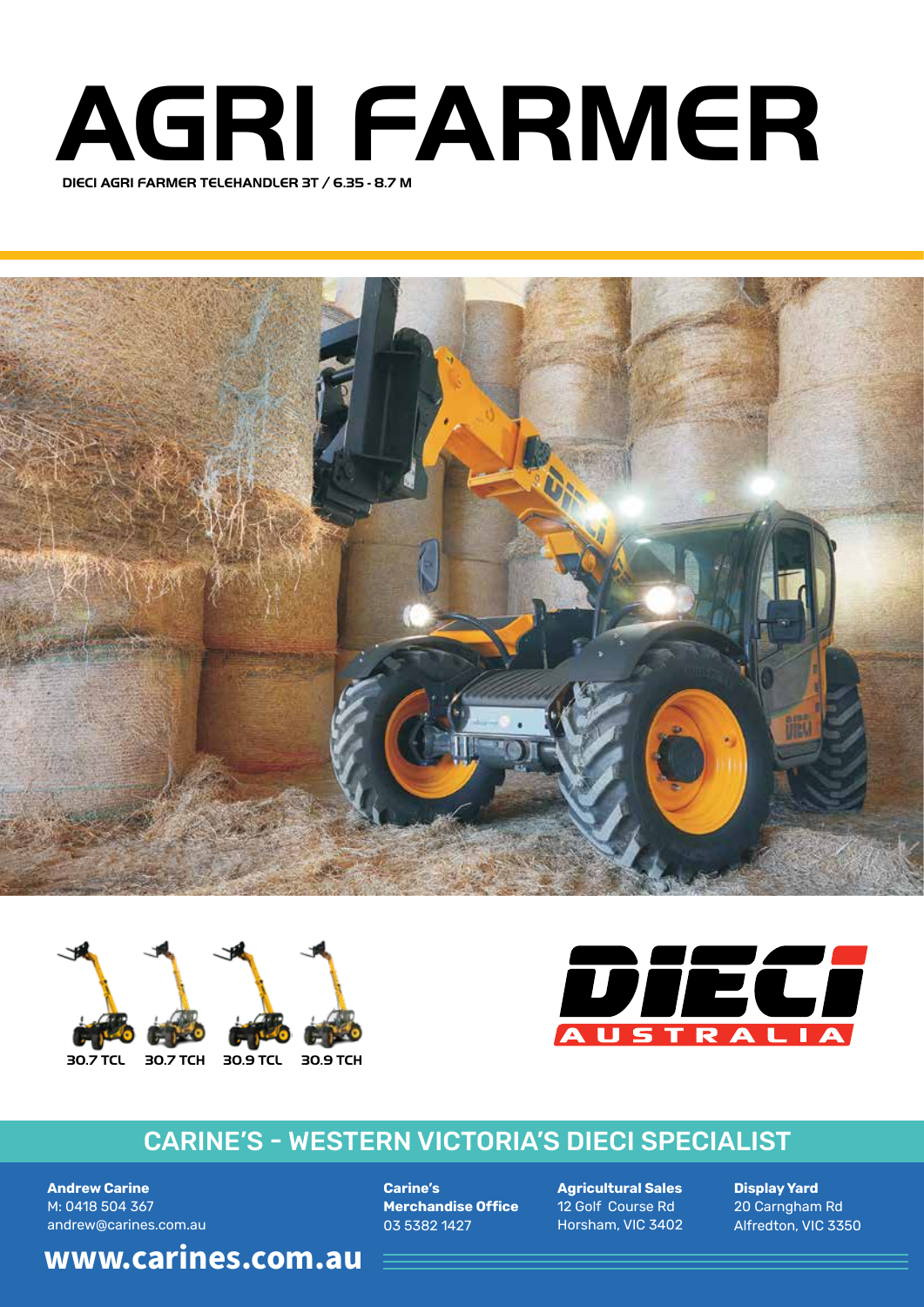| <b>PERFORMANCE</b>                                   |                                                                        |                                                                        |                                                                        |                                                                        |
|------------------------------------------------------|------------------------------------------------------------------------|------------------------------------------------------------------------|------------------------------------------------------------------------|------------------------------------------------------------------------|
| Machine model                                        | AGRI FARMER 30.7 TCL                                                   | AGRI FARMER 30.7 TCH                                                   | AGRI FARMER 30.9 TCL                                                   | AGRI FARMER 30.9 TCH                                                   |
| Maximum capacity                                     | 3000 kg (6614 lb)                                                      | 3000 kg (6614 lb)                                                      | 3000 kg (6614 lb)                                                      | 3000 kg (6614 lb)                                                      |
| Maximum lifting height on wheels                     | 6.35 m (20.8 ft)                                                       | $6.45$ m $(21.1)$ ft)                                                  | 8.60 m (28.2 ft)                                                       | 8.70 m (28.5 ft)                                                       |
| Maximum horizontal extension on<br>wheels            | $3.65$ m (12ft)                                                        | 3.65 m (12ft)                                                          | 5.70 m (18.7 ft)                                                       | 5.70 m (18.7 ft)                                                       |
| Fork swiveling angle                                 | $146^\circ$                                                            | $146^\circ$                                                            | $146^\circ$                                                            | $146^\circ$                                                            |
| Pull-out force                                       | 5700 daN (12814 lbf)                                                   | 5700 daN (12814 lbf)                                                   | 5700 daN (12814 lbf)                                                   | 5700 daN (12814 lbf)                                                   |
| Towing force                                         | 5500 daN (12364 lbf)                                                   | 5500 daN (12364 lbf)                                                   | 5500 daN (12364 lbf)                                                   | 5500 daN (12364 lbf)                                                   |
| Maximum climb angle                                  | 40%                                                                    | 40%                                                                    | 40%                                                                    | 40%                                                                    |
| Unladen weight<br>Max speed (referred to wheels with | 6100 kg (13448 lb)<br>35 km/h (21.7 mph)                               | 6100 kg (13448 lb)<br>35 km/h (21.7 mph)                               | 6250 kg (13779 lb)<br>35 km/h (21.7 mph)                               | 6250 kg (13779 lb)<br>35 km/h (21.7 mph)                               |
| maximum permitted diameter)                          |                                                                        |                                                                        |                                                                        |                                                                        |
| <b>BOOM</b>                                          |                                                                        |                                                                        |                                                                        |                                                                        |
| Machine model                                        | AGRI FARMER 30.7 TCL                                                   | AGRI FARMER 30.7 TCH                                                   | AGRI FARMER 30.9 TCL                                                   | AGRI FARMER 30.9 TCH                                                   |
| Lifting                                              | 7.4 s                                                                  | 7.4s                                                                   | 9.0 s                                                                  | 9.0 s                                                                  |
| Getting off the basket                               | 3.9 <sub>s</sub>                                                       | 3.9 <sub>s</sub>                                                       | 4.7 <sub>s</sub>                                                       | 4.7 <sub>s</sub>                                                       |
| Extension                                            | 5.7s                                                                   | 5.7s                                                                   | 5.2s                                                                   | 5.2 s                                                                  |
| Retraction                                           | 3.2s                                                                   | 3.2s                                                                   | 2.9 s                                                                  | 2.9 s                                                                  |
| Forward swiveling                                    | 3.2s                                                                   | 3.2s                                                                   | 3.2s                                                                   | 3.2s                                                                   |
| Reverse swiveling                                    | 2.1 s                                                                  | 2.1 s                                                                  | 1.7 <sub>s</sub>                                                       | 1.7 <sub>s</sub>                                                       |
| <b>ENGINE</b>                                        |                                                                        |                                                                        |                                                                        |                                                                        |
| Machine model                                        | AGRI FARMER 30.7 TCL                                                   | AGRI FARMER 30.7 TCH                                                   | AGRI FARMER 30.9 TCL                                                   | AGRI FARMER 30.9 TCH                                                   |
| <b>Brand</b><br>Nominal power                        | Kubota<br>73.4 kW (98 HP)                                              | Kubota<br>73.4 kW (98 HP)                                              | Kubota<br>73.4 kW (98 HP)                                              | Kubota<br>73.4 kW (98 HP)                                              |
| @rpm                                                 | 2600 rpm                                                               | 2600 rpm                                                               | 2600 rpm                                                               | 2600 rpm                                                               |
| Operation                                            | 4-stroke                                                               | 4-stroke                                                               | 4-stroke                                                               | 4-stroke                                                               |
| Injection                                            | Mechanical                                                             | Mechanical                                                             | Mechanical                                                             | Mechanical                                                             |
| Number and arrangement of                            | 4, Vertical in line                                                    | 4, Vertical in line                                                    | 4, Vertical in line                                                    | 4, Vertical in line                                                    |
| cylinders                                            |                                                                        |                                                                        |                                                                        |                                                                        |
| Displacement<br>Consumption                          | 3769 cm <sup>3</sup> (230 in <sup>3</sup> )<br>231 g/kWh (380 lb/Hp H) | 3769 cm <sup>3</sup> (230 in <sup>3</sup> )<br>231 g/kWh (380 lb/Hp H) | 3769 cm <sup>3</sup> (230 in <sup>3</sup> )<br>231 g/kWh (380 lb/Hp H) | 3769 cm <sup>3</sup> (230 in <sup>3</sup> )<br>231 g/kWh (380 lb/Hp H) |
| @rpm                                                 | 2600 rpm                                                               | 2600 rpm                                                               | 2600 rpm                                                               | 2600 rpm                                                               |
| <b>Emission standards</b>                            | Stage IIIA/Tier 3                                                      | Stage IIIA/Tier 3                                                      | Stage IIIA/Tier 3                                                      | Stage IIIA/Tier 3                                                      |
| Cooling system                                       | Liquid                                                                 | Liquid                                                                 | Liquid                                                                 | Liquid                                                                 |
| Intake                                               | Turbo compressor                                                       | Turbo compressor                                                       | Turbo compressor                                                       | Turbo compressor                                                       |
| <b>DIFFERENTIAL AXLES</b>                            |                                                                        |                                                                        |                                                                        |                                                                        |
| Machine model                                        | AGRI FARMER 30.7 TCL                                                   | AGRI FARMER 30.7 TCH                                                   | AGRI FARMER 30.9 TCL                                                   | AGRI FARMER 30.9 TCH                                                   |
| Axles types                                          | 2 steering, with 4 planetary reduc-<br>tion gears                      | 2 steering, with 4 planetary reduc-<br>tion gears                      | 2 steering, with 4 planetary reduc-<br>tion gears                      | 2 steering, with 4 planetary reduc-<br>tion gears                      |
| Type of steering                                     | 4 wheels / transversal / 2 wheels                                      | 4 wheels / transversal / 2 wheels                                      | 4 wheels / transversal / 2 wheels                                      | 4 wheels / transversal / 2 wheels                                      |
| Front axle                                           | Rigid                                                                  | Rigid                                                                  | Rigid                                                                  | Rigid                                                                  |
| Rear axle                                            | Swinging                                                               | Swinging                                                               | Swinging                                                               | Swinging                                                               |
| Service brake                                        | Oil bath with servo brake on front<br>axle                             | Oil bath with servo brake on front<br>axle                             | Oil bath with servo brake on front<br>axle                             | Oil bath with servo brake on front<br>axle                             |
| Park brake                                           | Automatic spring applied hydraulic<br>release                          | Automatic spring applied hydraulic<br>release                          | Automatic spring applied hydraulic<br>release                          | Automatic spring applied hydraulic<br>release                          |
| <b>HYDRAULIC SYSTEM</b>                              |                                                                        |                                                                        |                                                                        |                                                                        |
| Machine model                                        | AGRI FARMER 30.7 TCL                                                   | AGRI FARMER 30.7 TCH                                                   | AGRI FARMER 30.9 TCL                                                   | AGRI FARMER 30.9 TCH                                                   |
| Hydraulic pump type                                  | Gear pump for power steering and<br>movements                          | Gear pump for power steering and<br>movements                          | Gear pump for power steering and<br>movements                          | Gear pump for power steering and<br>movements                          |
| Hydraulic pump capacity                              | 115 L/min (30.4 gal/min)                                               | 115 L/min (30.4 gal/min)                                               | 115 L/min (30.4 gal/min)                                               | 115 L/min (30.4 gal/min)                                               |
| Max. operating pressure                              | 24.5 MPa (3553 psi)                                                    | 24.5 MPa (3553 psi)                                                    | 24.5 MPa (3553 psi)                                                    | 24.5 MPa (3553 psi)                                                    |
| Distributor control                                  | 4in1 proportional Joystick                                             | 4in1 proportional Joystick                                             | 4in1 proportional Joystick                                             | 4in1 proportional Joystick                                             |
| <b>REFUELING</b>                                     |                                                                        |                                                                        |                                                                        |                                                                        |
| Machine model                                        | AGRI FARMER 30.7 TCL                                                   | AGRI FARMER 30.7 TCH                                                   | AGRI FARMER 30.9 TCL                                                   | AGRI FARMER 30.9 TCH                                                   |
| Hydraulic motor (total)                              | 140.0 L (36.98 gal)                                                    | 140.0 L (36.98 gal)                                                    | 140.0 L (36.98 gal)                                                    | 140.0 L (36.98 gal)                                                    |
| Diesel tank                                          | 100.0 L (26.42 gal)                                                    | 100.0 L (26.42 gal)                                                    | 100.0 L (26.42 gal)                                                    | 100.0 L (26.42 gal)                                                    |
| <b>TRANSMISSION</b>                                  |                                                                        |                                                                        |                                                                        |                                                                        |
| Machine model                                        | AGRI FARMER 30.7 TCL                                                   | AGRI FARMER 30.7 TCH                                                   | AGRI FARMER 30.9 TCL                                                   | AGRI FARMER 30.9 TCH                                                   |
| Transmission type                                    | Hydrostatic with variable flow pump                                    | Hydrostatic with variable flow pump                                    | Hydrostatic with variable flow pump                                    | Hydrostatic with variable flow pump                                    |
| Hydraulic motor                                      | Hydrostatic with continuous auto-<br>matic adjustment                  | Hydrostatic with continuous auto-<br>matic adjustment                  | Hydrostatic with continuous auto-<br>matic adjustment                  | Hydrostatic with continuous auto-<br>matic adjustment                  |
| Reversal                                             | Electro-Hydraulic                                                      | Electro-Hydraulic                                                      | Electro-Hydraulic                                                      | Electro-Hydraulic                                                      |
| Inching                                              | With inching pedal for controlled<br>forward movement                  | With inching pedal for controlled<br>forward movement                  | With inching pedal for controlled<br>forward movement                  | With inching pedal for controlled<br>forward movement                  |
| Transmission gearbox                                 | Servocontrolled 2-speed                                                | Servocontrolled 2-speed                                                | Servocontrolled 2-speed                                                | Servocontrolled 2-speed                                                |
|                                                      |                                                                        |                                                                        |                                                                        |                                                                        |
| <b>TYRES</b><br>Machine model                        |                                                                        |                                                                        |                                                                        |                                                                        |
| Standard tyres                                       | AGRI FARMER 30.7 TCL<br>12.5x18"                                       | AGRI FARMER 30.7 TCH<br>400/70x20"                                     | AGRI FARMER 30.9 TCL<br>12.5x18"                                       | AGRI FARMER 30.9 TCH<br>400/70x20"                                     |
|                                                      |                                                                        |                                                                        |                                                                        |                                                                        |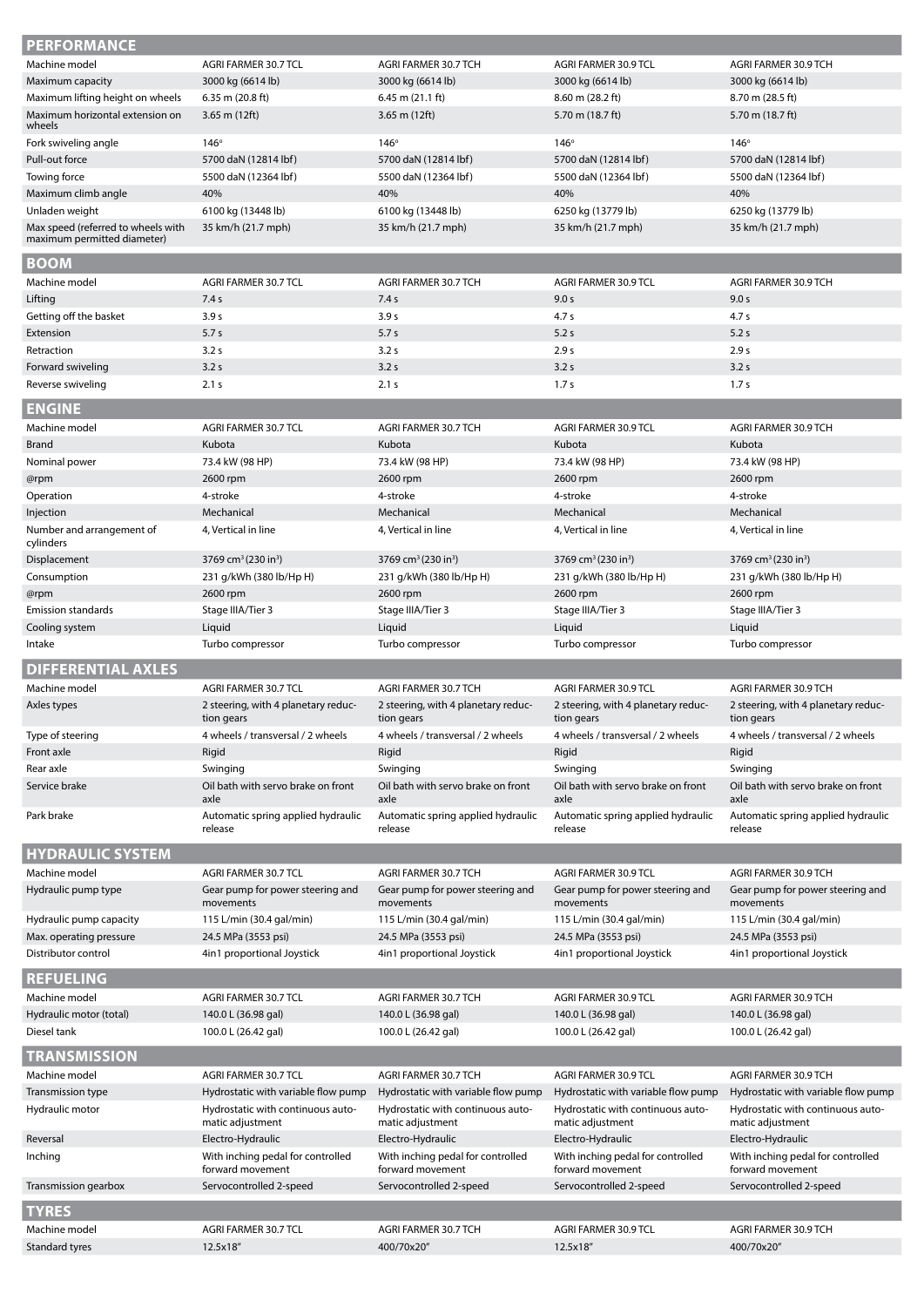| <b>DIMENSIONS</b> |                      |                      |                      |                      |  |  |  |
|-------------------|----------------------|----------------------|----------------------|----------------------|--|--|--|
| Machine model     | AGRI FARMER 30.7 TCL | AGRI FARMER 30.7 TCH | AGRI FARMER 30.9 TCL | AGRI FARMER 30.9 TCH |  |  |  |
| A                 | 400 mm (15.7 in)     | 400 mm (15.7 in)     | 400 mm (15.7 in)     | 400 mm (15.7 in)     |  |  |  |
| B                 | 1315 mm (51.8 in)    | 1315 mm (51.8 in)    | 1232 mm (48.5 in)    | 1232 mm (48.5 in)    |  |  |  |
| C                 | 2800 mm (110.2 in)   | 2800 mm (110.2 in)   | 2800 mm (110.2 in)   | 2800 mm (110.2 in)   |  |  |  |
| D                 | 650 mm (25.6 in)     | 650 mm (25.6 in)     | 743 mm (29.3 in)     | 743 mm (29.3 in)     |  |  |  |
| F.                | 3990 mm (157.1 in)   | 3990 mm (157.1 in)   | 4087 mm (160.9 in)   | 4087 mm (160.9 in)   |  |  |  |
| G                 | 4765 mm (187.6 in)   | 4765 mm (187.6 in)   | 4775 mm (188 in)     | 4775 mm (188 in)     |  |  |  |
| H                 | 2040 mm (80.3 in)    | 2220 mm (87.4 in)    | 2040 mm (80.3 in)    | 2220 mm (87.4 in)    |  |  |  |
|                   | 940 mm (37 in)       | 940 mm (37 in)       | 940 mm (37 in)       | 940 mm (37 in)       |  |  |  |
| L.                | 1600 mm (63 in)      | 1600 mm (63 in)      | 1600 mm (63 in)      | 1600 mm (63 in)      |  |  |  |
| M                 | 2000 mm (78.7 in)    | 2000 mm (78.7 in)    | 2000 mm (78.7 in)    | 2000 mm (78.7 in)    |  |  |  |
| P                 | 1670 mm (65.7 in)    | 1670 mm (65.7 in)    | 1670 mm (65.7 in)    | 1670 mm (65.7 in)    |  |  |  |
| Q                 | 4000 mm (157.5 in)   | 4000 mm (157.5 in)   | 4000 mm (157.5 in)   | 4000 mm (157.5 in)   |  |  |  |
| S                 | 1544 mm (60.8 in)    | 1544 mm (60.8 in)    | 1540 mm (60.6 in)    | 1540 mm (60.6 in)    |  |  |  |
|                   | 20 mm (0.8 in)       | 20 mm (0.8 in)       | 93 mm (3.7 in)       | 93 mm (3.7 in)       |  |  |  |